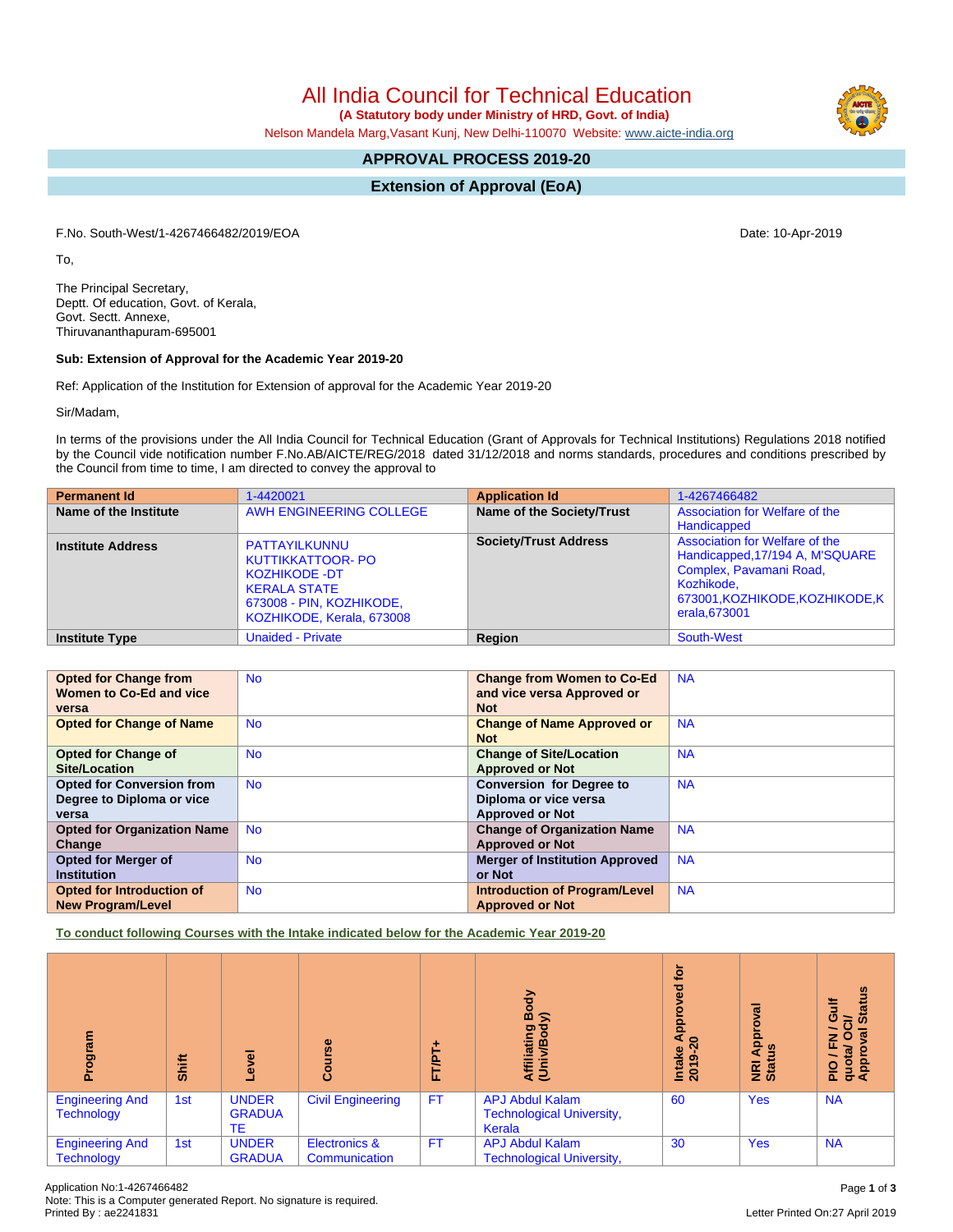|                                             |     | <b>TE</b>                                  | Engg                                                       |           | Kerala                                                               |    |            |           |
|---------------------------------------------|-----|--------------------------------------------|------------------------------------------------------------|-----------|----------------------------------------------------------------------|----|------------|-----------|
| <b>Engineering And</b><br><b>Technology</b> | 1st | <b>UNDER</b><br><b>GRADUA</b><br><b>TE</b> | <b>Electrical And</b><br><b>Electronics</b><br>Engineering | <b>FT</b> | <b>APJ Abdul Kalam</b><br><b>Technological University,</b><br>Kerala | 30 | <b>Yes</b> | <b>NA</b> |
| <b>Engineering And</b><br><b>Technology</b> | 1st | <b>UNDER</b><br><b>GRADUA</b><br><b>TE</b> | <b>Mechanical</b><br>Engineering                           | <b>FT</b> | <b>APJ Abdul Kalam</b><br><b>Technological University,</b><br>Kerala | 60 | <b>Yes</b> | <b>NA</b> |
| <b>Engineering And</b><br><b>Technology</b> | 1st | <b>UNDER</b><br><b>GRADUA</b><br><b>TE</b> | <b>Computer Science</b><br>& Engineering                   | <b>FT</b> | <b>APJ Abdul Kalam</b><br><b>Technological University,</b><br>Kerala | 60 | <b>Yes</b> | <b>NA</b> |
| <b>Mca</b>                                  | 1st | <b>POST</b><br><b>GRADUA</b><br>ТE         | Masters In<br>Computer<br><b>Applications</b>              | <b>FT</b> | <b>APJ Abdul Kalam</b><br><b>Technological University,</b><br>Kerala | 30 | <b>Yes</b> | <b>NA</b> |
| <b>Engineering And</b><br><b>Technology</b> | 1st | <b>POST</b><br><b>GRADUA</b><br><b>TE</b>  | <b>VIsi</b>                                                | <b>FT</b> | <b>APJ Abdul Kalam</b><br><b>Technological University,</b><br>Kerala | 18 | <b>NA</b>  | <b>NA</b> |
| <b>Engineering And</b><br><b>Technology</b> | 1st | <b>POST</b><br><b>GRADUA</b><br>ТE         | <b>Structural</b><br>Engineering                           | <b>FT</b> | <b>APJ Abdul Kalam</b><br><b>Technological University,</b><br>Kerala | 18 | <b>NA</b>  | <b>NA</b> |
| <b>Engineering And</b><br><b>Technology</b> | 1st | <b>POST</b><br><b>GRADUA</b><br>TE.        | <b>Computer Science</b><br>& Engineering                   | <b>FT</b> | <b>APJ Abdul Kalam</b><br><b>Technological University,</b><br>Kerala | 18 | <b>NA</b>  | <b>NA</b> |
| <b>Engineering And</b><br><b>Technology</b> | 1st | <b>POST</b><br><b>GRADUA</b><br>TE         | <b>Power Electronics</b>                                   | <b>FT</b> | <b>APJ Abdul Kalam</b><br><b>Technological University,</b><br>Kerala | 18 | <b>NA</b>  | <b>NA</b> |

+FT –Full Time,PT-Part Time

In case of any differences in content in this Computer generated Extension of Approval Letter, the content/information as approved by the Executive Council / General Council as available on the record of AICTE shall be final and binding.

Strict compliance of Anti-Ragging Regulation: - Approval is subject to strict compliance of provisions made in AICTE Regulation notified vide F. No. 37- 3/Legal/AICTE/2009 dated July 1, 2009 for Prevention and Prohibition of Ragging in Technical Institutions. In case Institution fails to take adequate steps to Prevent Ragging or fails to act in accordance with AICTE Regulation or fails to punish perpetrators or incidents of Ragging, it will be liable to take any action as defined under clause 9(4) of the said Regulation.

#### **It is mandatory to comply all the essential requirements as given in APH 2019-20(appendix 6)**

NOTE: If the State Government / UT / DTE / DME has a reservation policy for admission in Technical Education Institutes and the same is applicable to Private & Self-financing Technical Institutions, then the State Government / UT/ DTE / DME shall ensure that 10 % of Reservation for EWS would be operational from the Academic year 2019-20 without affecting the percentage reservations of SC/ST/OBC/General . However, this would not be applicable in the case of Minority Institutions referred to the clause (1) of Article 30 of **Constitution of India.**

> **Prof. A.P Mittal Member Secretary, AICTE**

Copy to:

- **1. The Director Of Technical Education\*\*, Kerala**
- **2. The Registrar\*\*,** Apj Abdul Kalam Technological University, Kerala
- **3. The Principal / Director,**

Awh Engineering College Pattayilkunnu Kuttikkattoor- Po Kozhikode -Dt Kerala State 673008 - Pin, Kozhikode,Kozhikode,